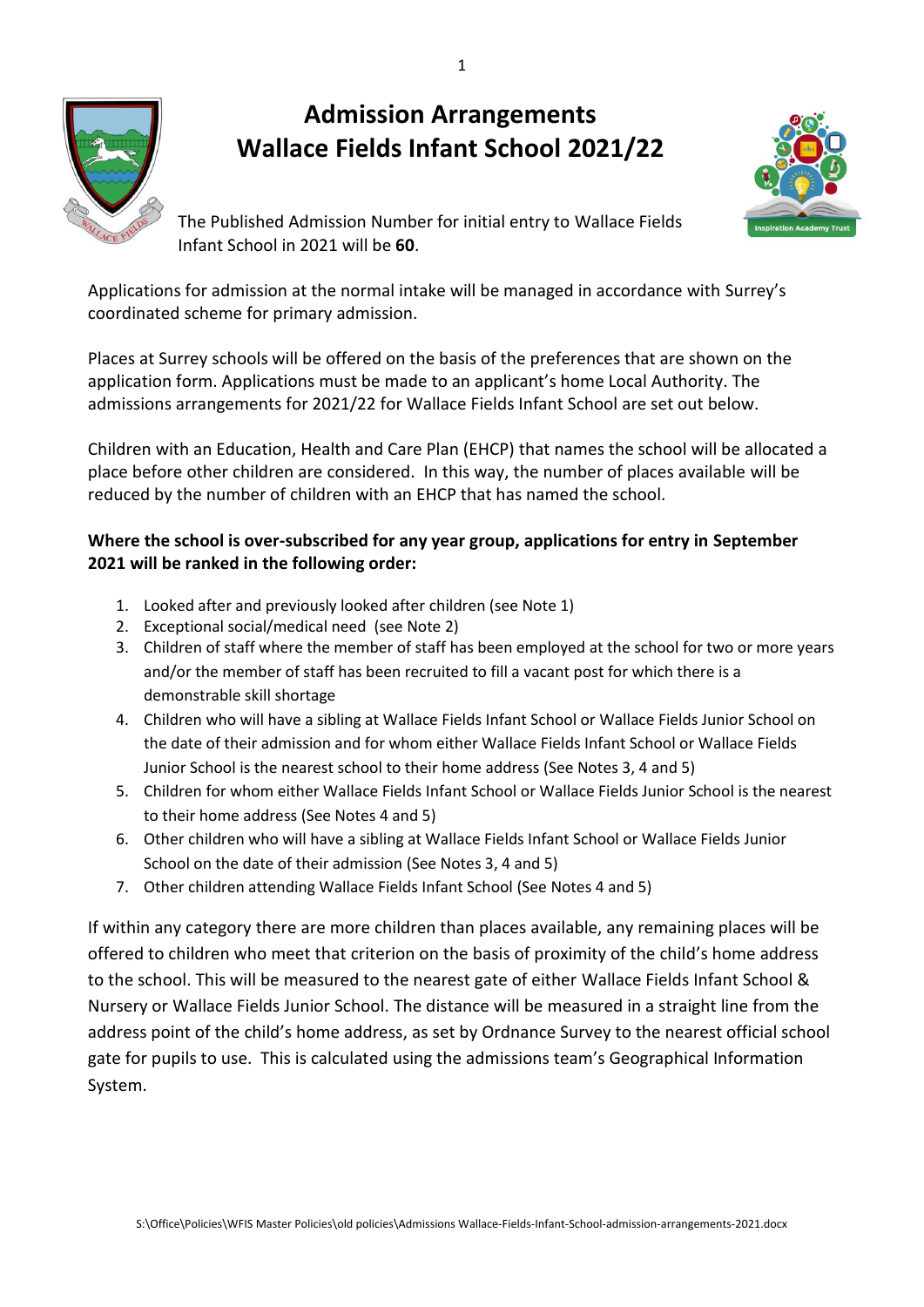#### **Notes**

#### 1. Looked after and previously looked after children

Looked after and previously looked after children will receive the top priority for a place. Looked after and previously looked after children will be considered to be:

- children who are in the care of a local authority or provided with accommodation by a local authority in accordance with Section 22 of the Children Act 1989, e.g. fostered or living in a children's home, at the time an application for a school is made; and
- children who have previously been in the care of a local authority or provided with accommodation by a local authority in accordance with Section 22 of the Children Act 1989 and who have left that care through adoption, a child arrangements order (in accordance with Section 8 of the Children Act 1989 and as amended by the Children and Families Act 2014) or special guardianship order (in accordance with Section 14A of the Children Act 1989); and
- children who appear (to the admission authority) to have been in state care outside of England and ceased to be in state care as a result of being adopted. A child will be regarded as having been in state care outside of England if they were accommodated by a public authority, a religious organisation or any other provider of care whose sole purpose is to benefit society. The parent/carer will need to provide evidence to demonstrate that the child was in state care outside of England and left that care as a result of being adopted

Places will be allocated under this criterion when places are first offered at a school and the local authority may also ask schools to admit over their published admission number at other times under this criterion.

#### 2. Exceptional social/medical need

Occasionally there will be a very small number of children for whom exceptional social or medical circumstances apply which will warrant a placement at this school. The exceptional social or medical circumstances might relate to either the child or the parent/carer. Supporting evidence from a professional is required such as a doctor and/or consultant for medical cases or a social worker, health visitor, housing officer, the police or probation officer for other social circumstances. This evidence must confirm the circumstances of the case and must set out why the child should attend this school and why no other school could meet the child's needs.

Providing evidence does not guarantee that a child will be given priority at this school and in each case a decision will be made based on the merits of the case and whether the evidence demonstrates that a placement should be made at this school above any other.

Common medical conditions and allergies can usually be supported in all mainstream schools, therefore priority under the school's exceptional medical criterion would not normally be given for these. In addition, routine child minding arrangements would not normally be considered to be an exceptional social reason for placement at this school.

Places may be allocated under this criterion when places are first offered at the school and the local authority may also ask the school to admit over its published admission number at other times under this criterion.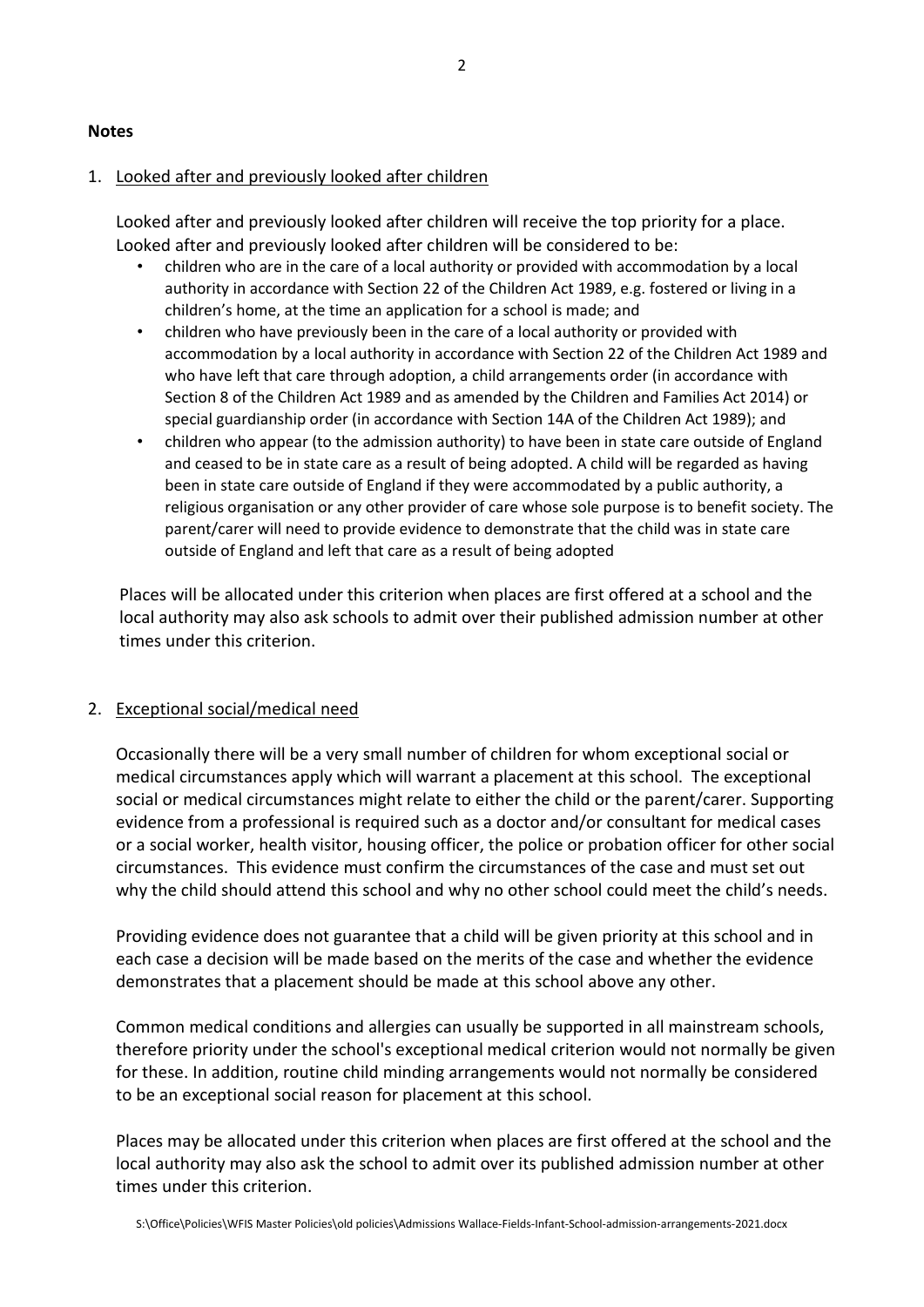## 3. Members of Staff

In order to qualify, a member of staff will need to have been employed for at least two years' with the Inspiration Academy Trust, at the time of application. This criterion will also apply to those staff members with less than two years' service but only where they have been recruited to fill a vacant post for which there is a demonstrable skill shortage

## 4. Siblings

A sibling will be considered to be a brother or sister (that is, another child of the same parents, whether living at the same address or not), a half-brother or half-sister or a step-brother or step-sister or an adoptive or foster sibling, living as part of the same family unit at the same address.

A child will be given sibling priority if they have a sibling on roll at Wallace Fields Infant School or Wallace Fields Junior School and that sibling is still expected to be on roll at either school at the time of the child's admission. This will apply both at the initial allocation of places and also when prioritising the waiting list. Giving sibling priority has the effect of maximising the opportunity for children in the same family to be educated at the same school or at a school which operates shared sibling priority.

At the initial allocation, when an applicant is applying for a Reception place at Wallace Fields Infant School and the child has a sibling currently attending Year 2 but who will have left by the time the younger child starts, the younger child will be considered under the sibling criterion as part of the initial allocation. This is because, due to the feeder link, they will be expected to still have a sibling at Wallace Fields Junior School at the time of admission.

# 5. Nearest school

For the normal intake to the school, the nearest school will be defined as the school closest to the home address with a published admission number for children of the appropriate agerange, as measured by a straight line and which has admitted children without regard to faith or boarding in the initial allocation of places in 2016, 2017 and 2018. **This is calculated using Surrey admissions team's Geographical Information System.**

Exceptions to this would be:

- **where a faith school has changed its admission arrangements and that change has meant that they would be expected to offer places to children who do not demonstrate a commitment to faith in future; and**
- **where a new school has opened or an existing school has opened a new phase of education since 2016 and that school does not admit all children with regard to faith; and**

The nearest school may be inside or outside the county boundary.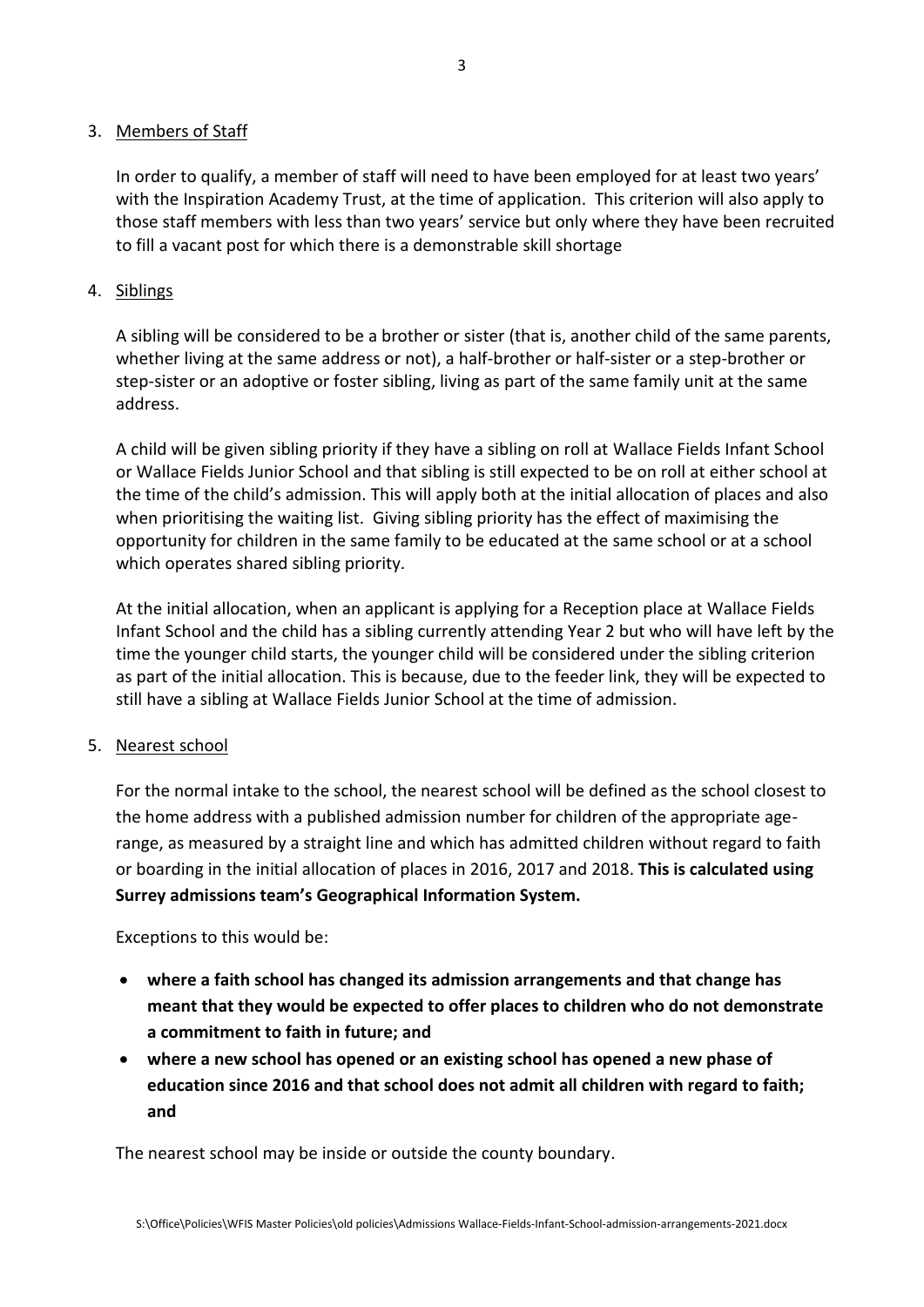Any child remaining on the waiting list after 1 September 2021 will be considered to be an application for in year admission. After this date, when assessing nearest school, all schools with the appropriate year group will be taken in to account.

#### 6. Home address

Within the admission arrangements for community and voluntary controlled schools, the child's home address excludes any business, or childminder's address and must be the child's normal place of residence. It also excludes any relative's address unless the child lives at that address as their normal place of residence. Where the child is subject to a child arrangements order and that order stipulates that the child will live with one parent/carer more than the other, the address to be used will be the one where the child is expected to live for the majority of the time.

For other children, the address used, will be the address where the child lives the majority of the time. In other cases, where the child spends an equal time between their parents/carers, it will be up to the parent/carers to agree which address to use. Where a child spends their time equally between their parents/carers and they cannot agree on who should make the application, we will accept an application from the parent/carer who is registered for child benefit. If neither parent is registered for child benefit we will accept the application from the parent/carer whose address is registered with the child's current school or nursery.

We will not generally accept a temporary address, if the main carer of the child still possesses a property that has previously been used as a home address, nor will we accept a temporary address if we believe it has been used solely or mainly to obtain a school place when an alternative address is still available to that child. All distances will be measured by the computerised Geographical Information System maintained by Surrey's admissions team.

The address to be used for the initial allocation of places to Reception will be the child's address at the closing date for application. Changes of address may be considered in accordance with Surrey's coordinated scheme if there are exceptional reasons behind the change, such as if a family has just moved to the area. The address to be used for waiting lists, after the initial allocation, will be the child's current address. Any offer of a place on the basis of address is conditional upon the child living at the appropriate address on the relevant date. Applicants have a responsibility to notify the school and Surrey County Council of any change of address.

# 7. Tie breaker and the admission of twins, triplets, other multiple births or siblings born in the same academic year

Where two or more children share a priority for a place, e.g. where two children live equidistant from a school, random allocation will be used to determine which child should be given priority.

In the case of multiple births, where children have equal priority for a place, Wallace Fields Infant school will draw lots to determine which child should be given priority. If after the allocation one or more places can be offered but there are not sufficient places for all of them, wherever it is logistically possible, each child will be offered a place. Where it is not logistically possible to offer each child a place the child(ren) ranked the highest will retain their offer and the applicant will be advised of their right of appeal and informed about waiting lists.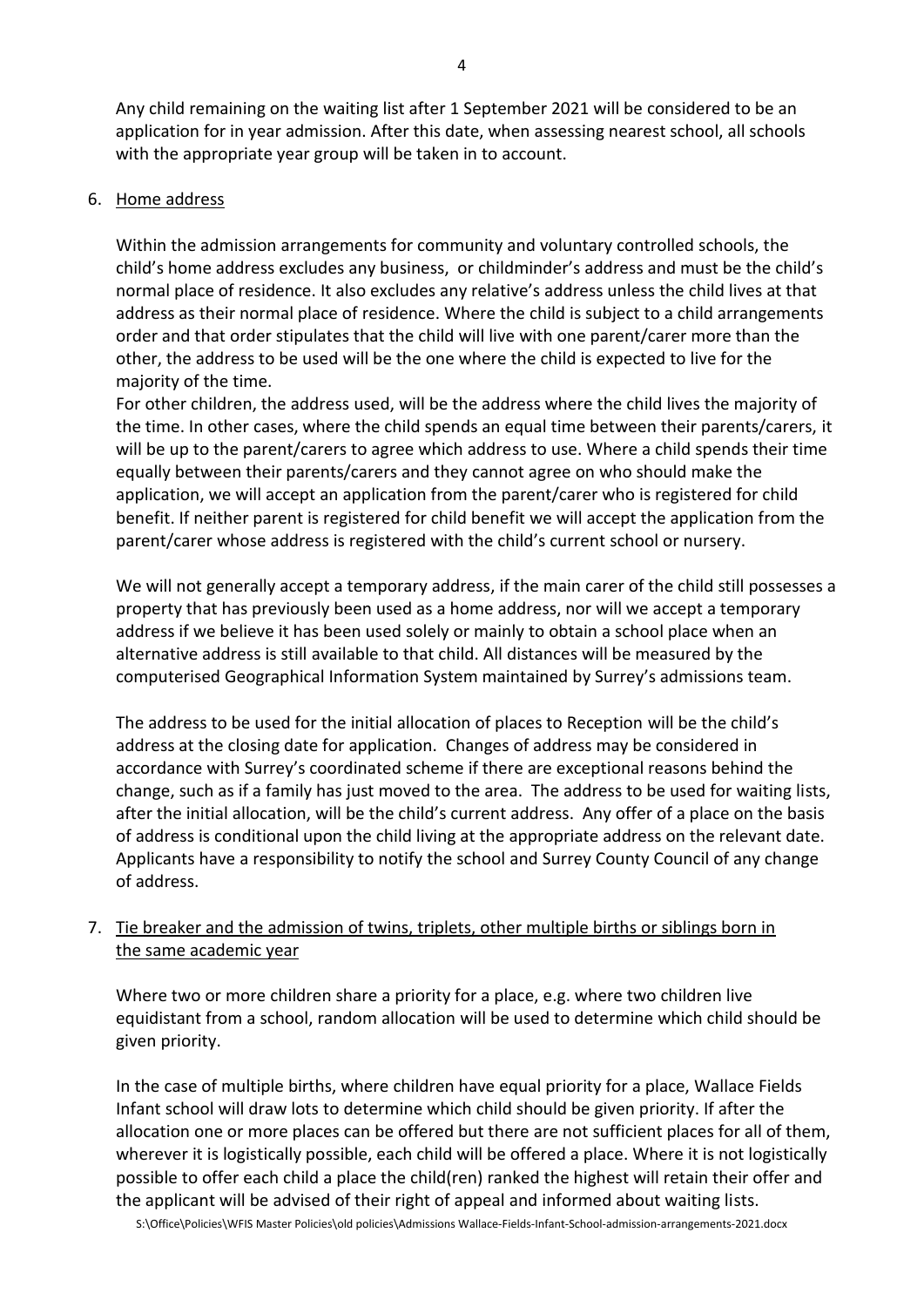## 8. Waiting lists

Where there are more children than places available, waiting lists will operate for each year group according to the oversubscription criteria for the school without regard to the date the application was received or when a child's name was added to the waiting list.

Waiting lists for all year groups will be maintained until 31 July 2022, when they will be cancelled. Applicants who wish a child to remain on the waiting list after this date must reapply for in-year admission.

## 9. In-year admissions

The following applications will be treated as in-year admissions during 2021/22:

- applications for admission to Reception which are received after 1 September 2021;
- all other applications for admission to Years 1 to 2.

Applications for Wallace Fields Infant School must be made to the local authority on Surrey's centrally managed application form. Where there are more applications than places available, each application will be ranked in accordance with the published oversubscription criteria for each school.

## 10. Starting school

There is a single intake into Reception. All children whose date of birth falls between 1 September 2016 and 31 August 2017 will be eligible to apply for a full time place in Reception at the school for September 2021. Applicants can defer their child's entry to Reception until later in the school year, but this will not be agreed beyond the beginning of the term after the child's fifth birthday, nor beyond the beginning of the final term of the academic year for which the offer was made. Applicants may also arrange for their child to start part time until their child reaches statutory school age.

## 11. The admission of children outside of their chronological year group

Applicants may choose to seek a place outside their child's chronological (correct) year group. Decisions will be made on the basis of the circumstances of each case and what is in the best interests of the child concerned.

- Applicants who are applying for their child to have a decelerated entry to school, i.e. to start later than other children in their chronological age group, should initially apply for a school place in accordance with the deadlines that apply for their child's chronological age. If, in liaison with the headteacher, governors agree for the child to have a decelerated entry the place cannot be deferred and instead the applicant will be invited to apply again in the following year for the decelerated cohort
- Applicants who are applying for their child to have an accelerated entry to school, i.e. to start earlier than other children in their chronological age group, must initially apply